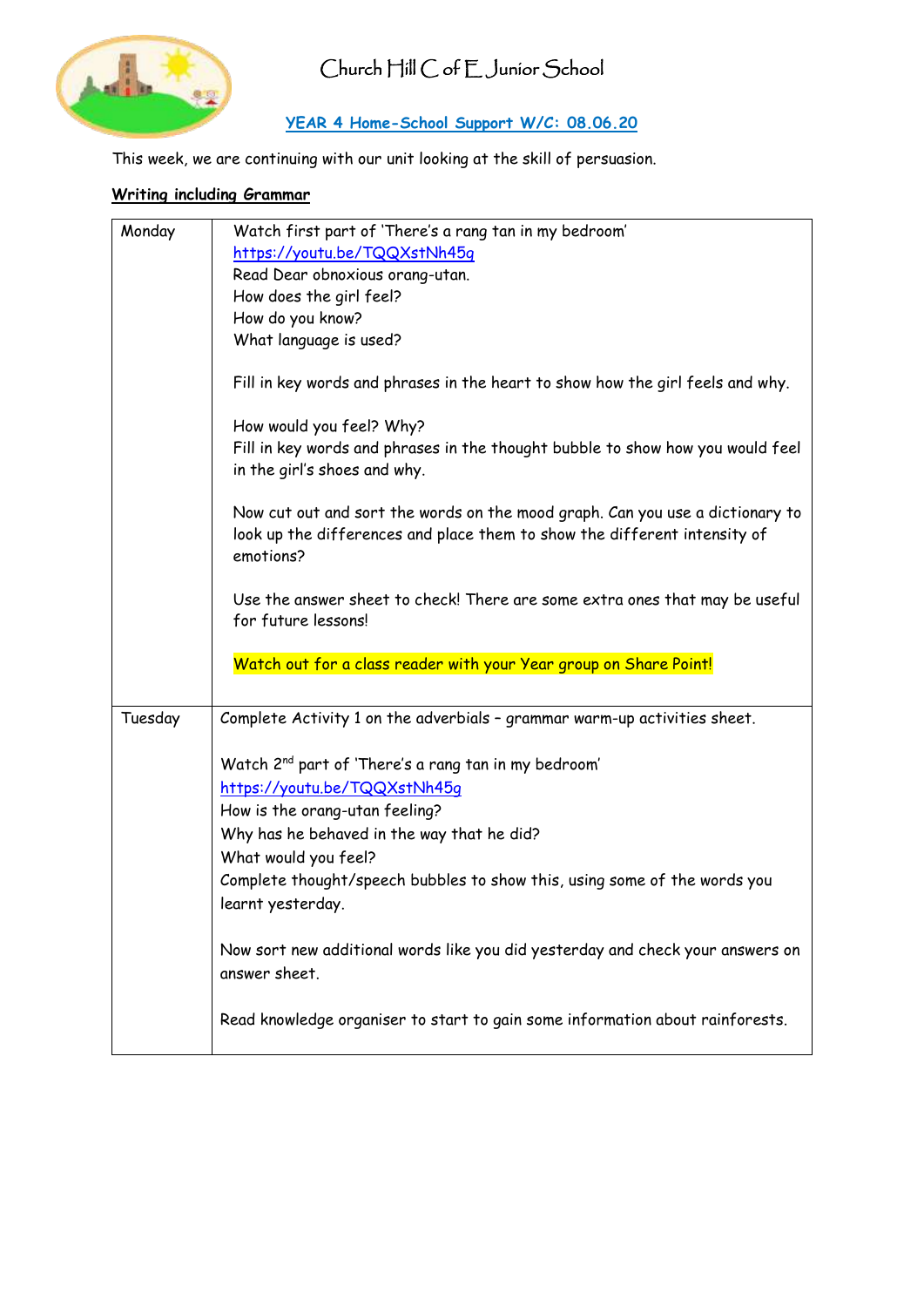| Wednesday | Complete Activity 2 on the adverbials - grammar warm-up activities sheet.                                                                                                                                                                                                                                                                                                                        |
|-----------|--------------------------------------------------------------------------------------------------------------------------------------------------------------------------------------------------------------------------------------------------------------------------------------------------------------------------------------------------------------------------------------------------|
|           | What is deforestation?<br>Video (https://www.chesterzoo.org/schools<br>/resources/what-is-deforestation/<br>https://www.youtube.com/watch?v=Y5j_81g8xzq<br>https://www.youtube.com/watch?v=gJxtz-JgdOU<br>Watch video about effects of palm oil deforestation on orang-utans.<br>Re-visit knowledge organiser.<br>Children to add to knowledge organiser with facts and statistics, elaborate on |
|           | explanations. Provide a video tutorial on how to do this using the same organiser.<br>Watch out for a class reader with your Year group on Share Point!                                                                                                                                                                                                                                          |
| Thursday  | Complete Activity 3 on the adverbials - grammar warm-up activities sheet.                                                                                                                                                                                                                                                                                                                        |
|           | Imagine you are the orang-utan.                                                                                                                                                                                                                                                                                                                                                                  |
|           | Create a poster with key facts and opinions that you want to get across to the<br>loggers.                                                                                                                                                                                                                                                                                                       |
|           | What questions would you want answers to? See if you can include:<br>opinion<br>facts & statistics to back up your opinion<br>exclamation<br>emotive language                                                                                                                                                                                                                                    |
| Friday    | Complete Activity 4 on the adverbials - grammar warm-up activities sheet.                                                                                                                                                                                                                                                                                                                        |
|           | Read the Letter A - letter to foresters. Do you think it would persuade them to<br>stop destroying the forest?                                                                                                                                                                                                                                                                                   |
|           | Now read Letter B. How is this different? What have we changed from the<br>first letter?                                                                                                                                                                                                                                                                                                         |
|           | Your job is to take letter A and make it more persuasive. Think about the work<br>we did last week with the persuasive phrases from the dog and sleepover<br>letters, along with The day the crayons quit letters.<br>Try to use some of these phrases and sentence starters to help you and the<br>words collected this week!                                                                   |
|           | We'd love to see your improved letters on Twitter or the share point.                                                                                                                                                                                                                                                                                                                            |
|           | Watch out for a class reader with your Year group on Share Point!                                                                                                                                                                                                                                                                                                                                |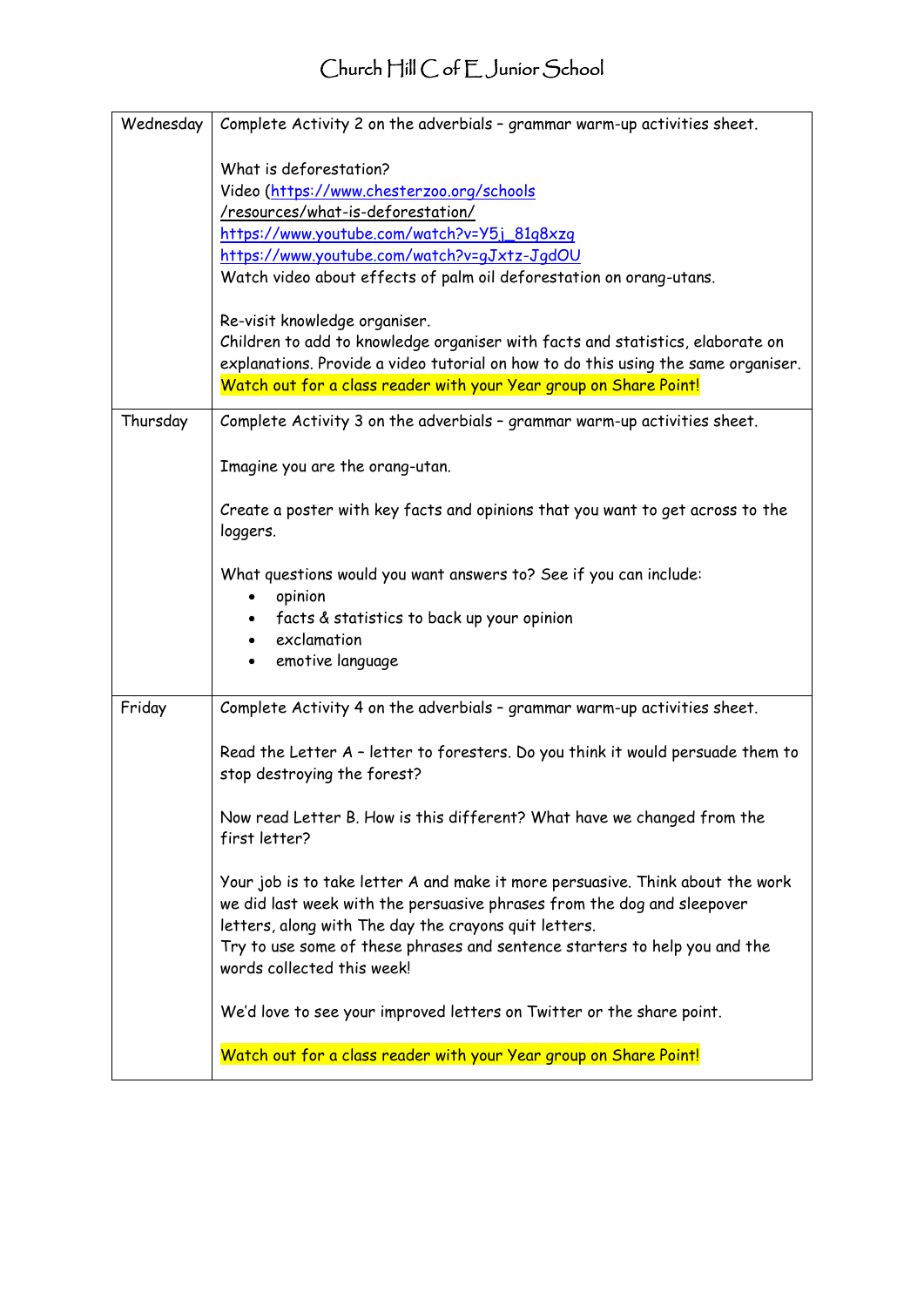#### **Handwriting**

| Monday    | Unit 30: Capital letters: Presentation                                       |
|-----------|------------------------------------------------------------------------------|
|           | Copy the eye test sign and the key words in capital letters.                 |
|           | Make sure they are formed correctly and the same size across the row.        |
|           |                                                                              |
|           | Find two rows you can improve and re-write.                                  |
| Tuesday   | Orange Sheet                                                                 |
|           |                                                                              |
|           | Complete the alphabet and then practice writing forwards and backwards.      |
|           | Write the words in capital letters. Ensure they are all the same length.     |
|           |                                                                              |
|           | Find two examples in a newspaper or book where capital letters were used     |
|           | for the whole word. Why are they used?                                       |
| Wednesday | Sheet 3                                                                      |
|           |                                                                              |
|           | Try out some different, creative ways in writing words with capital letters. |
|           | Please share your creative letting with us. Try writing your name for your   |
|           | bedroom door.                                                                |

#### **Spellings for the week**

| Here are the codes that you will need to join the game! | THESE WILL BE TESTED IN A WEEKLY HIVE GAME ON A FRIDAY MORNING!<br>ANTS - 11am, BEES 11:15am, CATERPILLARS 11:30am AND DRAGONFLIES 11:45am. |  |
|---------------------------------------------------------|---------------------------------------------------------------------------------------------------------------------------------------------|--|
|                                                         |                                                                                                                                             |  |
|                                                         |                                                                                                                                             |  |

**Ants** - High frequency words. Plus, some key Y3&4 words.

| Ants | ×<br>$-1$ | possible | potatoes | pressure | magic |
|------|-----------|----------|----------|----------|-------|
|      |           | man      | many     | may      | miss  |

**Bees** – learn the first 12

**Caterpillars** – bees words plus next line. **Dragonflies** – as caterpillars, plus next line.

#### **Words ending with the 'g' sound spelt gue and 'k' sound spelt que**

#### RULE

Is there an easy way to remember that these words are spelt with gue & que?

| Bees | Ñ | possible | potatoes | pressure | <b>possession</b> |
|------|---|----------|----------|----------|-------------------|
|------|---|----------|----------|----------|-------------------|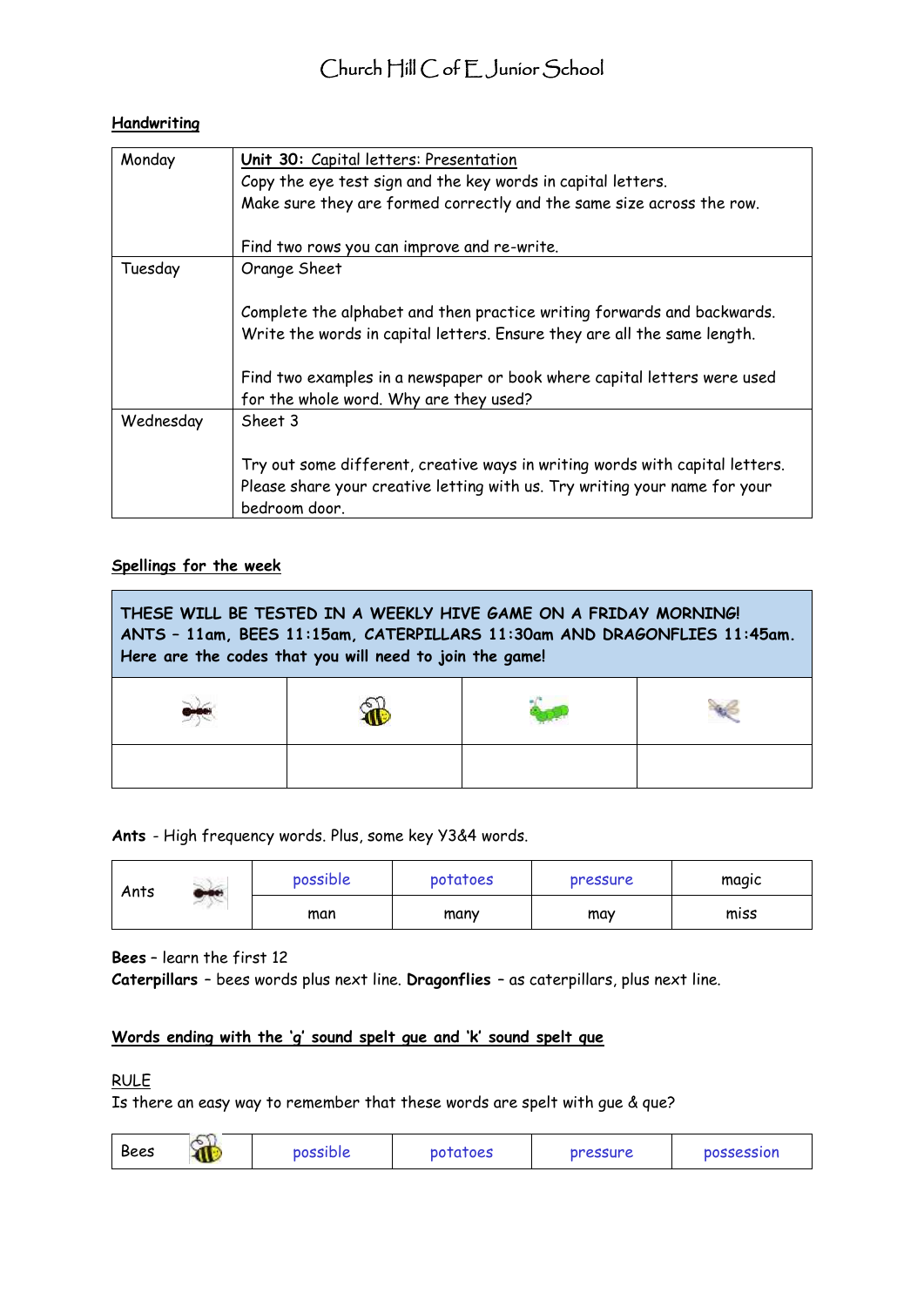|              | league   | tonque    | fatigue   | intrique    |
|--------------|----------|-----------|-----------|-------------|
|              | antique  | unique    | mosque    | plaque      |
| Caterpillars | vague    | roque     | cheque    | boutique    |
| Dragonflies  | dialogue | catalogue | grotesque | picturesque |

Please use the attached 'Spelling menu' to encourage learning.

#### **Maths**

Finish every day's lesson with Times Table Rock Stars Practice.

[https://whiterosemaths.com/homelearning/year-4/](https://whiterosemaths.com/homelearning/year-4/ )

Please find sheets on the home learning tab. Week 5 18<sup>th</sup> May.

| Monday    | Summer Term- Week 5: Lesson 1 Recognise tenths and hundreds |
|-----------|-------------------------------------------------------------|
| Tuesday   | Summer Term- Week 5: Lesson 2 Equivalent Fraction           |
| Wednesday | Summer Term- Week 5: Lesson 3 Equivalent Fraction           |
| Thursday  | Summer Term- Week 5: Lesson 4 Fractions Greater than 1      |
| Friday    | Summer Term- Week 5: Lesson 5 Friday maths challenge        |

Why not try some active maths too? Select your year group, teaching objective and have fun! <https://www.teachactive.org/my-account/?code=CESUV>

#### **Creative**

See separate creative challenge sheet for full activities.

| Monday  | See knowledge organiser document. This is the minimum knowledge you are<br>expected to learn for this topic of science. You can use this to help you with<br>activities over the next few weeks. |
|---------|--------------------------------------------------------------------------------------------------------------------------------------------------------------------------------------------------|
|         | <b>Science: Sorting animals</b>                                                                                                                                                                  |
|         | View the PDF and read about life processes and MRS GREN.                                                                                                                                         |
|         | Activity 1: Fill in the gaps about life processes                                                                                                                                                |
|         | View the different ways of grouping and sorting living things. There are Venn<br>diagrams, Carrol diagrams and groupings.                                                                        |
|         | Activity 2: Complete the sorting activity sheets using the animal pictures.                                                                                                                      |
| Tuesday | <b>Science: Classification Keys</b>                                                                                                                                                              |
|         | View the classification key PDF. Read about different characteristics.                                                                                                                           |
|         | Activity 1: Complete the characteristics sheet by ticking the correct boxes.<br>Add a few of your own on the bottom.                                                                             |